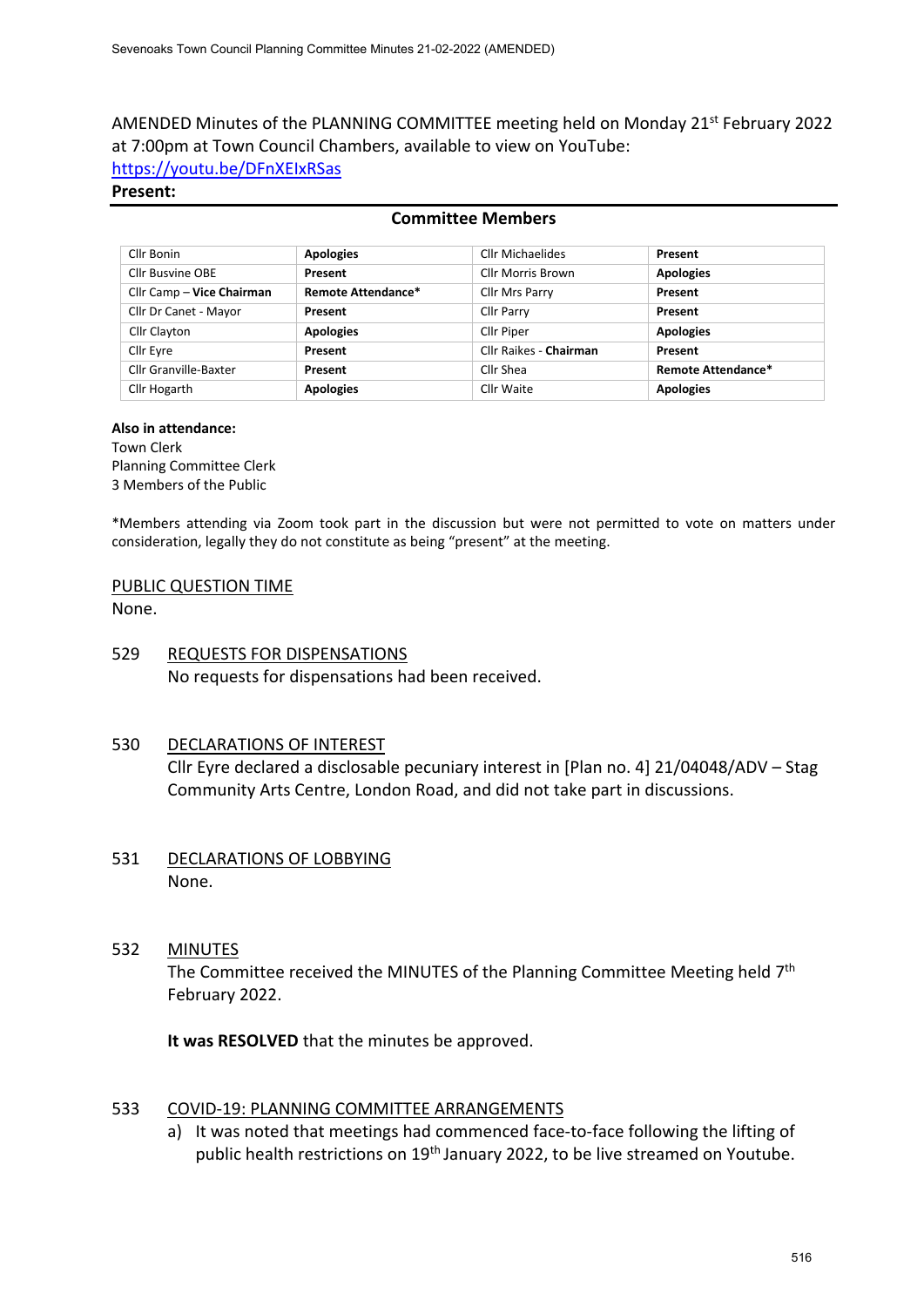b) It was noted that all arrangements were subject to review.

### 534 APPEALS

Councillors received notice of the submission of the following appeal:

• **APP/G2245/Z/21/3284389: 21/02542/ADV – 46 London Road**

### 535 SPEED INCIDATOR DEVICES (SIDS) IN SEVENOAKS

a) Councillors received a copy of KCC's response to STC's request for further information on the battery-life of a potential SID on Bradbourne Vale Road and documents relating to SIDs and Vehicle Activated Signs (VAS).

b) Councillors discussed which sites out of the below be confirmed for further site appraisals by KCC. It was **RESOLVED** that the below sites be requested for further inspections for a potential SID. It was also **RESOLVED** that Seal Hollow Road be requested to be looked at for suitability of a VAS.

- **Brittains Lane near Beaconfields (dual directional)**
- **St Johns near Holly Bush Lane (dual directional)**
- **Bradbourne Vale Road near entrance to driving school (dual directional)**

### 536 NEIGHBOURHOOD DEVELOPMENT PLAN AND STEERING COMMITTEE MEETING DATE ANNOUNCED

a) Councillors noted that NDP Steering Committee had been arranged for 22<sup>nd</sup> March 2022 at 6pm, to be held at the Town Council Chambers.

b) Councillors also noted that the estimated dates for the NDP's progression proposed a Referendum in August, and that delaying this until September would be more suitable. The Town Clerk stated that the dates proposed in the "Next Steps" table were the earliest projections.

### 537 PLANNING APPLICATIONS

- (a) It was noted that the Planning Committee can only comment on applications **as they were received the day of consultation from SDC, and as featured on the Agenda.**  Any further amendments after the date of original consultation and publishing of the Agenda cannot be included in the consideration of the planning application, nor the subsequent recommendation.
- (b) The meeting was adjourned to allow members of the public to speak for three minutes on the following application, by prior agreement.

[Plan no. 5] 21/04174/FUL – Summerhill, Seal Hollow Road (For) [Plan no. 5] 21/04174/FUL – Summerhill, Seal Hollow Road (Against)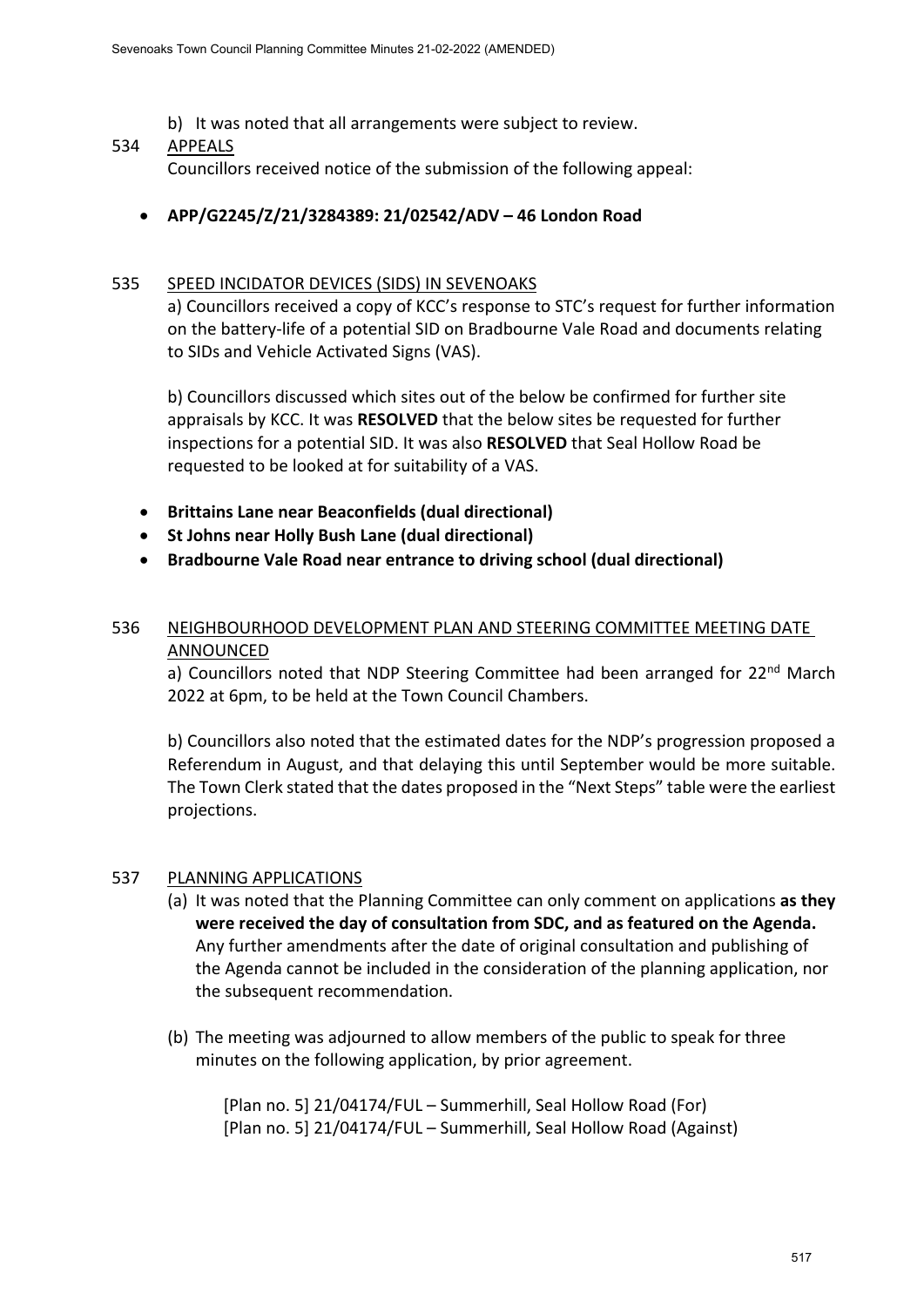(c) The Committee considered planning applications received during the two weeks ending 14th February 2022. **It was RESOLVED** that the comments listed on the attached schedule be forwarded to Sevenoaks District Council.

538 PRESS RELEASES None.

There being no further business the Chairman closed the meeting at 20:20.

Signed ………………………………………………. Dated .…………………………………… Chairman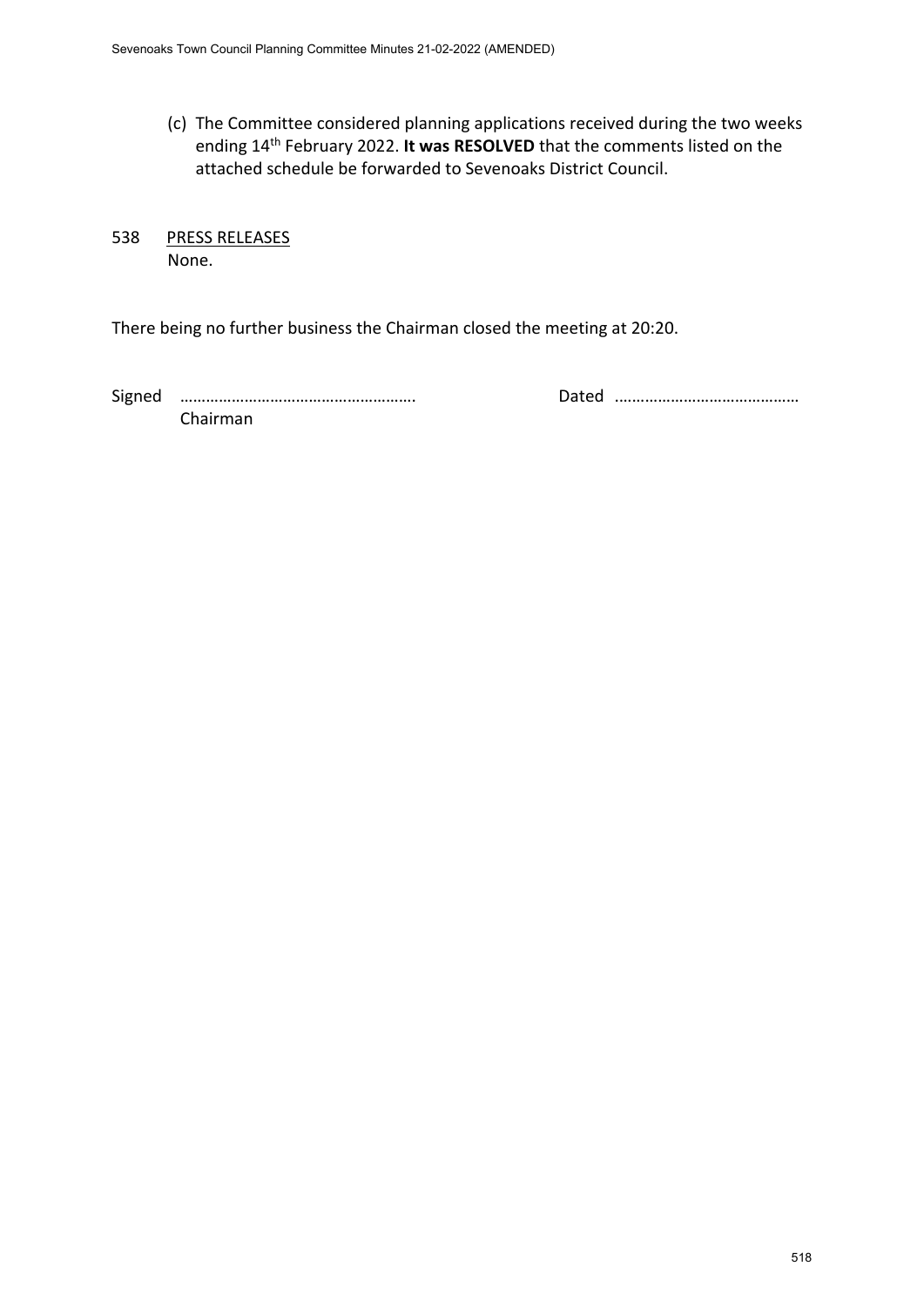[Page deliberately left blank]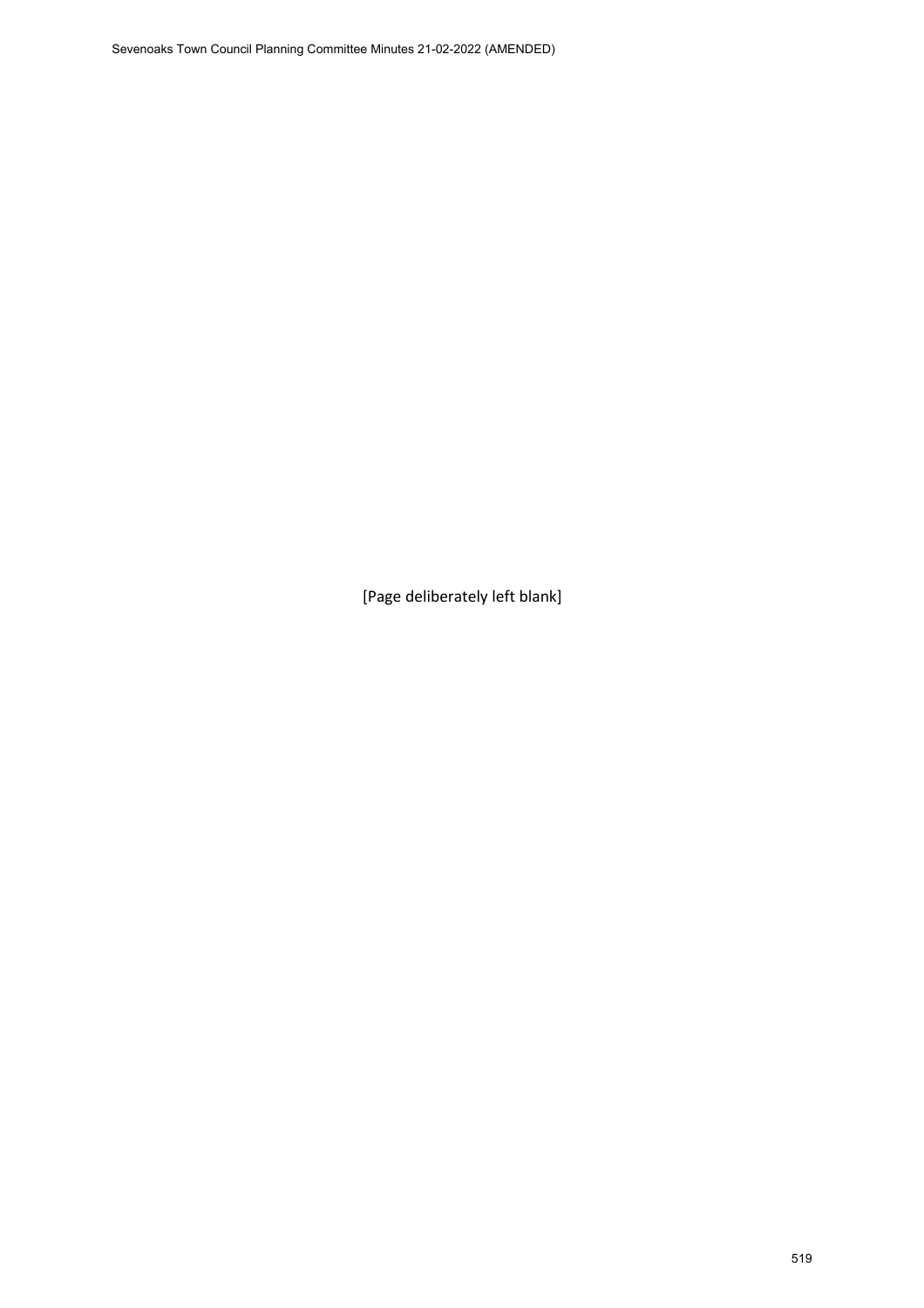Applications considered on 21-2-22

| 11        | Plan Number         | Planning officer           | <b>Town Councillor</b> | Agent                |
|-----------|---------------------|----------------------------|------------------------|----------------------|
|           | 21/01480/FUL        | Sean Mitchell 04/03/2022   | Cllr Dr Canet          | Savills 01732 789723 |
| Applicant |                     | <i>House Name</i>          | Road                   | Locality             |
|           | Kent Wildlife Trust | Sevenoaks Wildlife Reserve | Bradbourne Vale Road   | Northern             |
| Town      |                     | County                     | Post Code              | Application date     |
|           |                     |                            |                        | 11/02/22             |

### **21/01480/FUL - Amended plan**

**The refurbishment and extension of the existing visitors centre; demolition of outbuilding; resurfacing and enhancements to parking and access; fencing; landscaping and other associated infrastructure.**

**A summary of the main changes is set out below:** 

**Additional statement by applicant with response to Natural England comments and changes to parking/hardstanding layout.**

*Comment*

**Sevenoaks Town Council recommended approval, with the to-be-agreed-upon conditions.**

| $\overline{\mathbf{2}}$ | Plan Number                | Planning officer         | <b>Town Councillor</b> | Agent                   |
|-------------------------|----------------------------|--------------------------|------------------------|-------------------------|
|                         | 21/02709/FUL               | Sean Mitchell 04/03/2022 | <b>Cllr Busvine</b>    | Sophie Innes 07799 3699 |
| Applicant               |                            | <b>House Name</b>        | Road                   | Locality                |
|                         | 9 Pembroke Road Developmen |                          | 9 Pembroke Road        | Town                    |
| Town                    |                            | County                   | Post Code              | Application date        |
|                         |                            |                          |                        | 11/02/22                |

**21/02709/FUL - Amended plan**

**Erection of 7 dwelling and a Class E floor space (proposed office and gym floor space) with associated access, landscaping and parking.**

**A summary of the main changes are set out below: Amended plans and elevations of proposed development.**

*Comment*

**Sevenoaks Town Council recommended refusal, unless the Planning Officer is satisfied that the scale and massing of the building are not overdone, that the amenity of the neighbours is not unduly adversely affected and that any other Sevenoaks District Council imposed conditions are met.**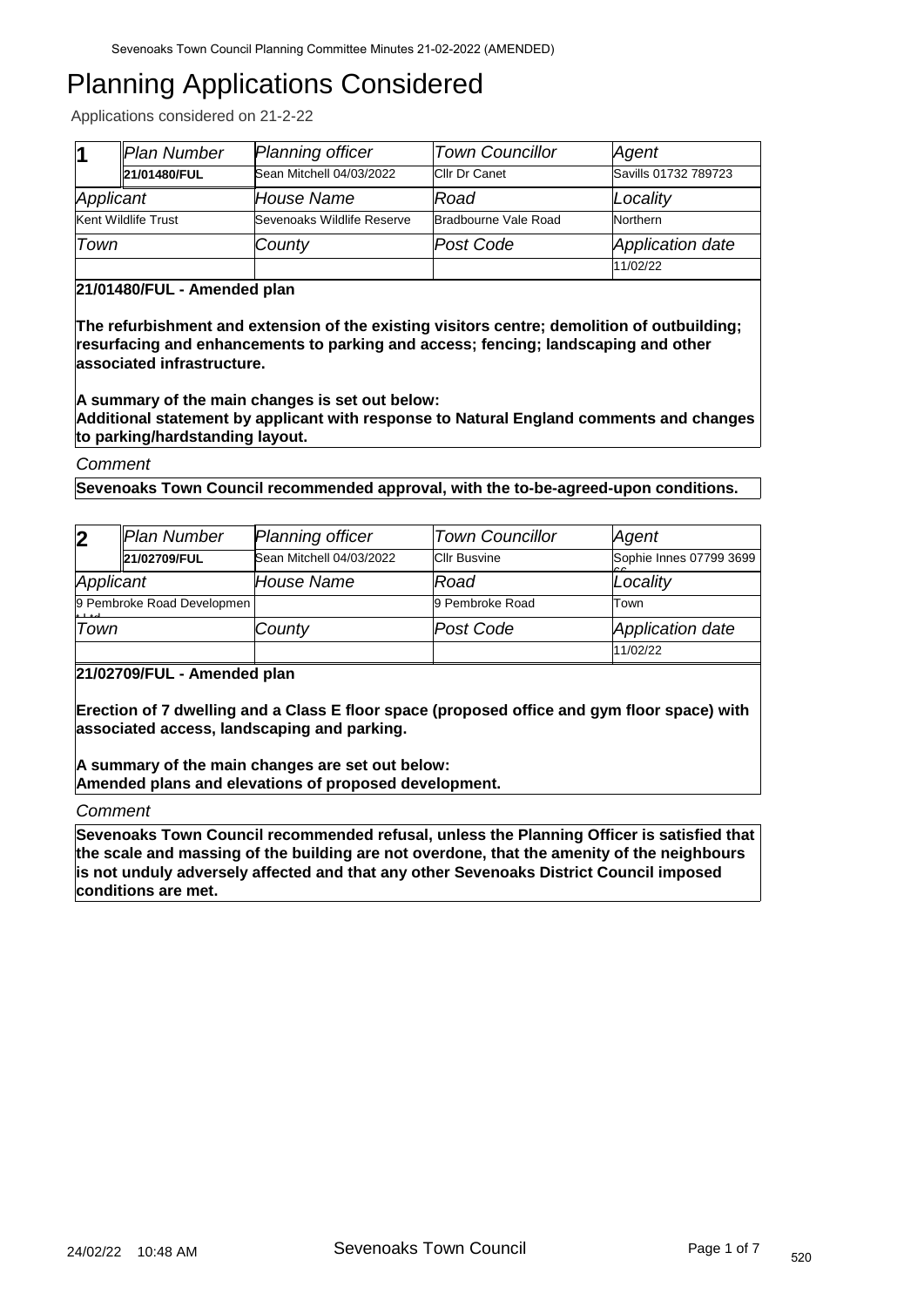Applications considered on 21-2-22

| 3         | Plan Number                | Planning officer                                | <b>Town Councillor</b> | Agent                  |
|-----------|----------------------------|-------------------------------------------------|------------------------|------------------------|
|           | 21/03818/ADV               | Charlotte Brooks-Lawrie 24/02/ Cllr Michaelides |                        | Thomas Beard 02038 971 |
| Applicant |                            | House Name                                      | Road                   | Locality               |
|           | Pegasus Planning Group Ltd | Baby Gap                                        | 5 Blighs Walk          | Town                   |
| Town      |                            | County                                          | Post Code              | Application date       |
|           |                            |                                                 |                        | 03/02/22               |

### **21/03818/ADV - Amended plan**

**Installation and display of 1no. Internally illuminated fascia sign and 1no. Internally illuminated projecting sign.**

**A summary of the main changes are set out below: Proposed drawings amended to include the full elevation of the host building to show the scale of the advertisement in relation to the whole building.**

*Comment*

**Sevenoaks Town Council recommended refusal on the grounds that the proposals breach the Town Council's policy of not approving of internally illuminated signs.**

| $\overline{\mathbf{4}}$ | Plan Number  | Planning officer                                                 | <b>Town Councillor</b> | Agent            |
|-------------------------|--------------|------------------------------------------------------------------|------------------------|------------------|
|                         | 21/04048/ADV | Ashley Bidwell 23/02/2022                                        | <b>Cllr Busvine</b>    | N/A              |
| Applicant               |              | House Name                                                       | Road                   | Locality         |
| Mr T McEwen             |              | <b>Stag Community Arts Centre</b>                                | London Road            | Town             |
| Town                    |              | County                                                           | Post Code              | Application date |
|                         |              |                                                                  |                        | 02/02/22         |
|                         |              | Inctallation of five AB Roaklit Lookable Qutdoor LED noctor hove |                        |                  |

**Installation of five A0 Backlit Lockable Outdoor LED poster bays.**

*Comment*

**Sevenoaks Town Council had no comment.**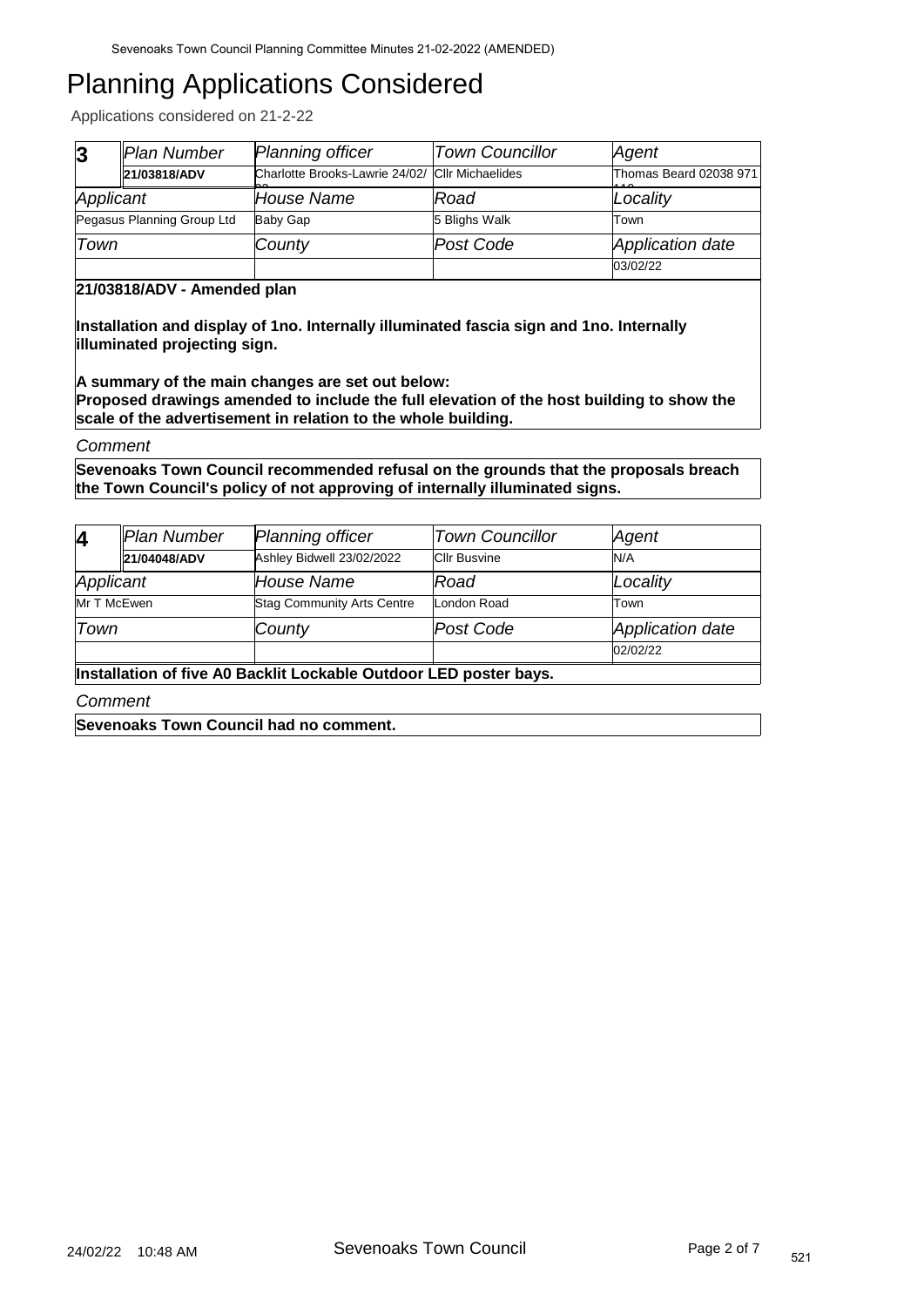Applications considered on 21-2-22

| 5         | Plan Number                     | <b>Planning officer</b>   | <b>Town Councillor</b> | Agent                             |
|-----------|---------------------------------|---------------------------|------------------------|-----------------------------------|
|           | 21/04174/FUL                    | Ashley Bidwell 28/02/2022 | <b>Cllr Clayton</b>    | Ms Jacquie Andrews 017<br>0015000 |
| Applicant |                                 | House Name                | Road                   | Locality                          |
|           | <b>Brentfield Homes Limited</b> | Summerhill                | Seal Hollow Road       | Eastern                           |
| Town      |                                 | County                    | Post Code              | Application date                  |
|           |                                 |                           |                        | 07/02/22                          |

### **21/04174/FUL - Amended plan**

**Erection of replacement detached dwelling with integral garage and associated works as revision to dwelling on plot 1 of approved scheme under reference 20/01075/FUL.** 

**A summary of the main changes are set out below: Amended description to better reflect the proposal which only relates to plot 1.**

### *Comment*

**Sevenoaks Town Council reiterated its previous recommendation for refusal on the following grounds:**

**1) The excessive bulk, height, mass and scale of the proposed dwellings would be detrimentally harmful to the residential amenities of the occupiers of Dawning House and Levenhurst, to the east of the site. This is due to the overbearing effect the buildings would have on the neighbouring properties due to the difference in ground levels and the proximity to the boundary. This conflicts with policy EN2 of the Sevenoaks Allocations and Development Management Plan, using the same criteria as for 18/02306/FUL, which was previously refused.**

**Informative:** 

 **Its noted that the access does not meet Kent design requirements for Fire and Rescue, with Kent Fire and Rescue having put forward the following information:**

**"the driveway is a dead end and is in excess of 20m, therefore suitable turning facilities for a pumping appliance should be provided. Applicants should be aware that in the event of planning permission being granted, the Fire & Rescue Service would require the access routes, hardstanding and turning facilities onsite to meet the requirements of Approved Document B Volume 1:2019, Table 13.1."**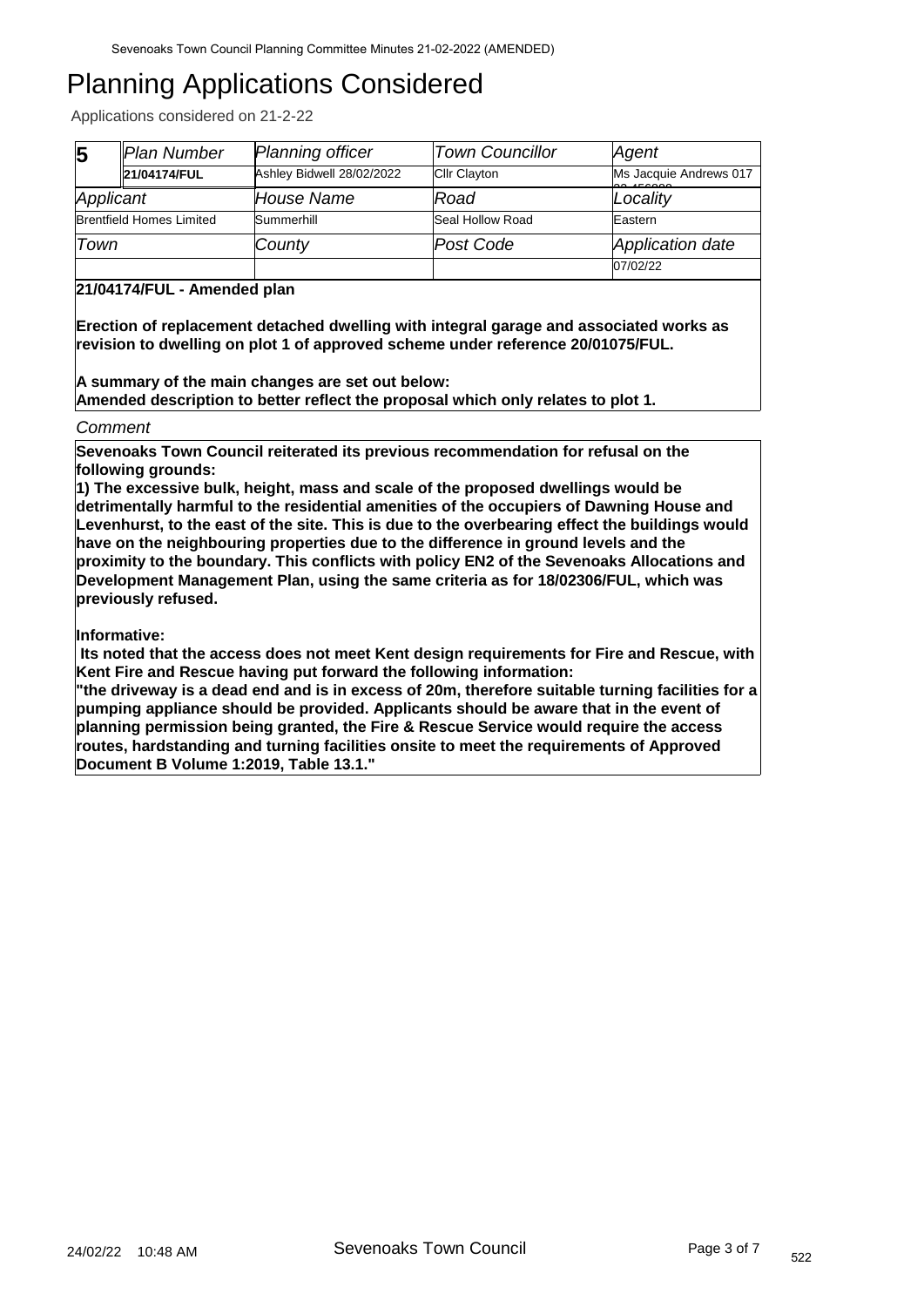Applications considered on 21-2-22

| 6         | Plan Number            | <b>Planning officer</b> | <b>Town Councillor</b>    | Agent            |
|-----------|------------------------|-------------------------|---------------------------|------------------|
|           | 21/04244/FUL           | Anna Horn 02/03/2022    | Cllr Clayton              |                  |
| Applicant |                        | House Name              | Road                      | Locality         |
|           | Portman Homes (WM) Ltd |                         | 34 & 36 Wildernesse Mount | Eastern          |
| Town      |                        | County                  | Post Code                 | Application date |
|           |                        |                         |                           | 09/02/22         |

### **21/04244/FUL - Amended plan**

**Demolition of 34 and 36 Wildernesse Mount and erection of four dwellings, together with access and parking.**

**A summary of the main changes are set out below:** 

**An amended site plan has been received, omitting the previously proposed retaining wall along the southern boundary from the plans, following the comments made by the Tree Officer.**

*Comment*

**Sevenoaks Town Council reiterated its previous recommendation for refusal on the following grounds:**

**1) The proposed house on plot 3 will be very close and overbearing to 32 and 33 Lansdowne Road, affecting residential amenity**

**2) The proposed houses on plots 1 and 2 will enclose and overlook the front gardens of houses in Wildernesse Mount**

**3) The new houses will be much closer to the road, and not in keeping with the Residential Area Character Assessment F03, in which houses are set back from Wildernesse Mount.**

|                     | Plan Number  | Planning officer           | <b>Town Councillor</b> | Agent                    |
|---------------------|--------------|----------------------------|------------------------|--------------------------|
|                     | 22/00082/FUL | Joshua Ogunleye 28/02/2022 | <b>Cllr Eyre</b>       | Mr Erin Munir 07985 3921 |
| Applicant           |              | House Name                 | Road                   | Locality                 |
| <b>Mr K Cummins</b> |              |                            | 79 Weald Road          | Kippington               |
| Town                |              | County                     | Post Code              | Application date         |
|                     |              |                            |                        | 07/02/22                 |

**Minor material amendment to 21/02691/FUL.**

*Comment*

**Sevenoaks Town Council recommended approval.**

| Plan Number    | Planning officer     | <b>Town Councillor</b> | Agent                                 |
|----------------|----------------------|------------------------|---------------------------------------|
| 22/00248/HOUSE | Anna Horn 22/02/2022 | <b>Cllr Parry</b>      | Mrs Estibaliz Buesa 0173<br>lo ocococ |
| Applicant      | House Name           | Road                   | Locality                              |
| T Hietam       | <b>Summer House</b>  | 118A Oakhill Road      | Kippington                            |
| Town           | County               | Post Code              | Application date                      |
|                |                      |                        | 01/02/22                              |
|                |                      |                        |                                       |

**Proposed replacement of existing conservatory with single storey extension. Extension and alterations of existing double garage at the front of the property, including change of the roof pitch. Reconfiguration of the front elevation of the house, including addition of circular dormer window and larger entrance hall.**

*Comment*

**Sevenoaks Town Council recommended approval.**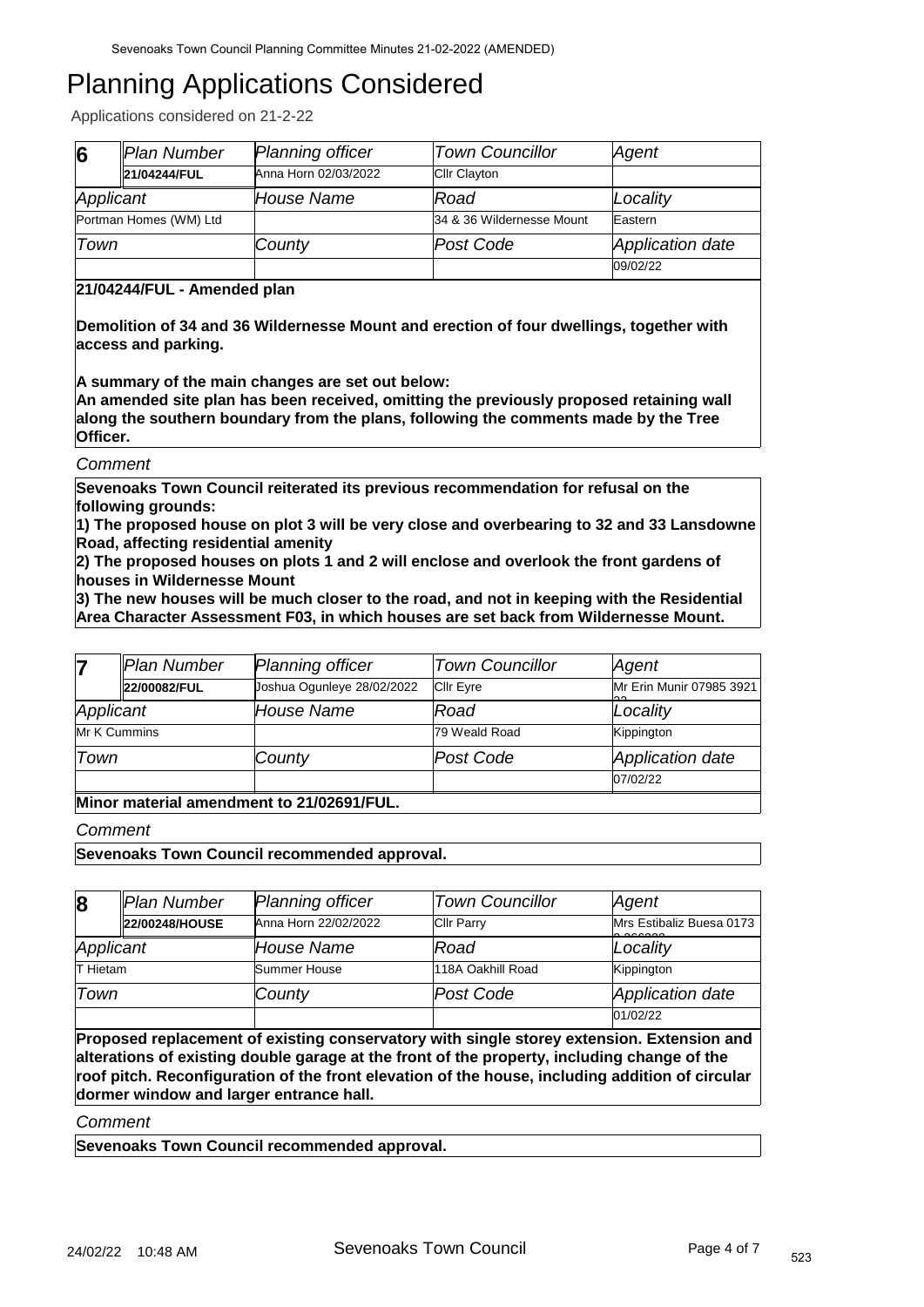Applications considered on 21-2-22

| 9           | Plan Number    | Planning officer                                           | <b>Town Councillor</b> | Agent                    |
|-------------|----------------|------------------------------------------------------------|------------------------|--------------------------|
|             | 22/00262/HOUSE | Charlotte Brooks-Lawrie 22/02/ Cllr Clayton<br><b>DOOD</b> |                        | Mr David Burr 01732 7422 |
| Applicant   |                | House Name                                                 | Road                   | Locality                 |
| Mr S Hoskin |                |                                                            | 68 Wickenden Road      | Eastern                  |
| Town        |                | County                                                     | Post Code              | Application date         |
|             |                |                                                            |                        | 01/02/22                 |

**To demolish the garage and construct a part single storey and part two storey side extension with a pitched roof to the existing kitchen extension.**

*Comment*

**Sevenoaks Town Council recommended approval.**

| $\vert$ 10 | Plan Number      | <b>Planning officer</b>                                             | <b>Town Councillor</b> | Agent                              |
|------------|------------------|---------------------------------------------------------------------|------------------------|------------------------------------|
|            | 22/00264/HOUSE   | Stephanie Payne 22/02/2022                                          | <b>Clir Mrs Parry</b>  | Mr Oliver Howard 01892 5<br>$\sim$ |
| Applicant  |                  | House Name                                                          | Road                   | Locality                           |
|            | Mr & Mrs Selwood | <b>Bower Cottage</b>                                                | <b>Blackhall Lane</b>  | Wildernesse                        |
| Town       |                  | County                                                              | Post Code              | Application date                   |
|            |                  |                                                                     |                        | 01/02/22                           |
|            |                  | Pronosed single storey side and rear extension over existing garage |                        |                                    |

**Proposed single storey** 

### *Comment*

**Sevenoaks Town Council recommended approval.**

| 11        | Plan Number           | Planning officer         | <b>Town Councillor</b> | Agent            |
|-----------|-----------------------|--------------------------|------------------------|------------------|
|           | 22/00275/FUL          | Stephanie Payne 23/02/22 | <b>Cllr Bonin</b>      | N/A              |
| Applicant |                       | House Name               | Road                   | Locality         |
|           | Ms B Murcia Montejano |                          | 78C Granville Road     | Town             |
| Town      |                       | County                   | Post Code              | Application date |
|           |                       |                          |                        | 02/02/22         |

**Replacement of aluminium windows with UPVc windows in top floor flat.**

### *Comment*

**Sevenoaks Town Council recommended approval, subject to the Conservation Officer being satisfied.**

| 12         | Plan Number    | Planning officer           | <b>Town Councillor</b> | Agent            |
|------------|----------------|----------------------------|------------------------|------------------|
|            | 22/00284/HOUSE | Joshua Ogunleye 25/02/2022 | Cllr Clayton           | N/A              |
| Applicant  |                | <b>House Name</b>          | Road                   | Locality         |
| Mrs N Chew |                |                            | 21 Holly Bush Lane     | Eastern          |
| Town       |                | County                     | Post Code              | Application date |
|            |                |                            |                        | 04/02/22         |

### **Replacement of existing conservation rooflights; conversion of cellar to habitable space.**

*Comment*

**Sevenoaks Town Council recommended approval, provided that the Conservation Officer is satisfied with the design and materials of the roof lights.**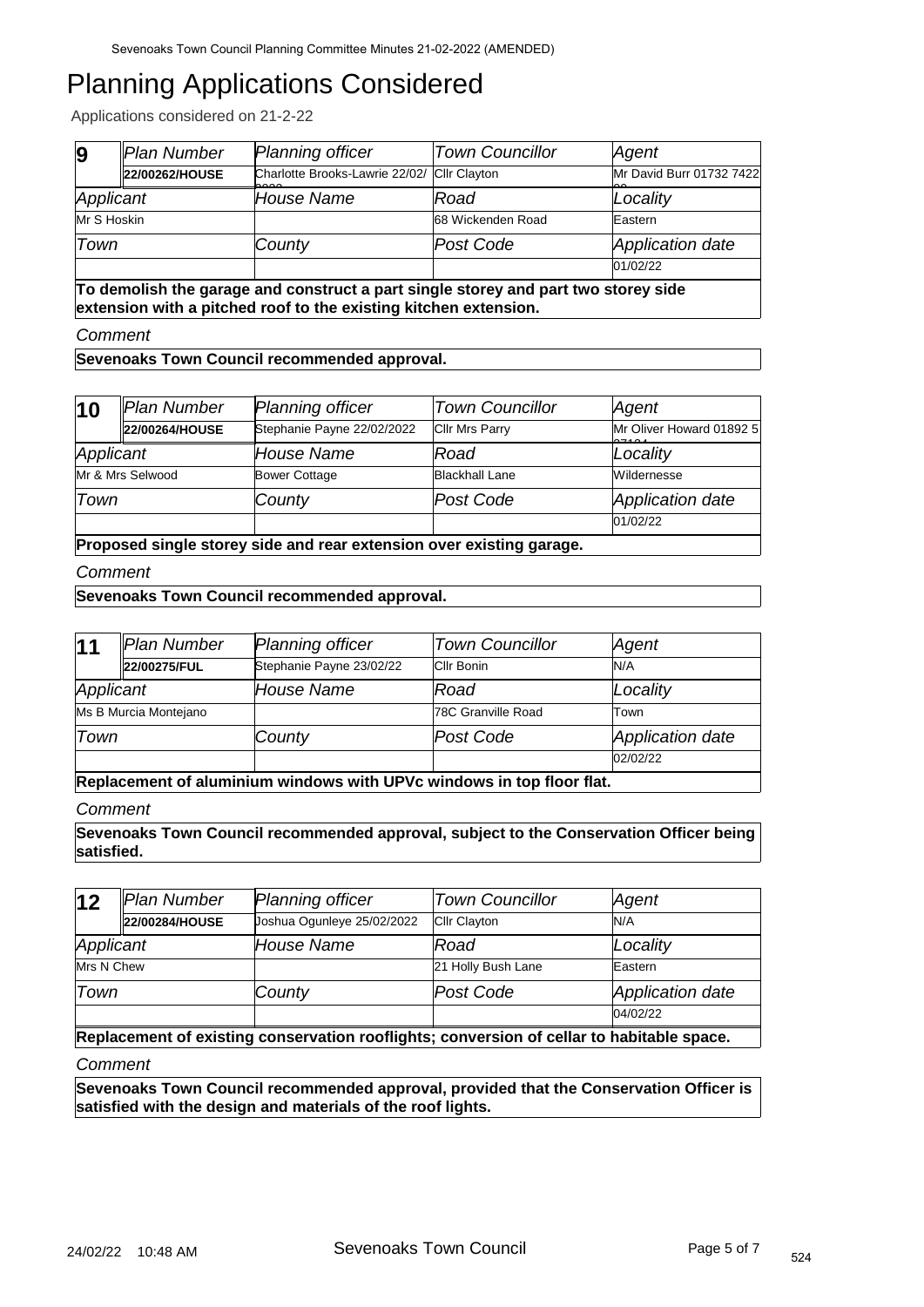Applications considered on 21-2-22

| $\vert$ 13    | <b>Plan Number</b> | Planning officer           | <b>Town Councillor</b> | Agent            |
|---------------|--------------------|----------------------------|------------------------|------------------|
|               | 22/00288/HOUSE     | Stephanie Payne 01/03/2022 | <b>Cllr Shea</b>       | Miss Alice Reed  |
| Applicant     |                    | House Name                 | Road                   | Locality         |
| Mr P Burchell |                    |                            | 82 Cramptons Road      | Northern         |
| Town          |                    | County                     | Post Code              | Application date |
|               |                    |                            |                        | 08/02/22         |

**Demolition of existing conservatory. Single storey rear extension with roof lights and alterations to fenestration.**

#### *Comment*

**Sevenoaks Town Council recommended approval, subject to the Planning Officer being satisfied that there will be no unacceptable loss of amenity to adjoining neighbours.**

| 14        | Plan Number  | Planning officer                     | <b>Town Councillor</b> | Agent                              |
|-----------|--------------|--------------------------------------|------------------------|------------------------------------|
|           | 22/00291/MMA | Samantha Simmons 28/02/202 Cllr Eyre |                        | Offset Architects 01732 7<br>rooco |
| Applicant |              | House Name                           | Road                   | Locality                           |
| C/O Agent |              | Crofters                             | 67 Oakhill Road        | Kippington                         |
| Town      |              | County                               | Post Code              | Application date                   |
|           |              |                                      |                        | 07/02/22                           |

### **Minor material amendment to 20/01395/FUL.**

### *Comment*

### **Sevenoaks Town Council recommended approval.**

| 15                  | Plan Number    | Planning officer           | <b>Town Councillor</b> | Agent                              |
|---------------------|----------------|----------------------------|------------------------|------------------------------------|
|                     | 22/00306/HOUSE | Stephanie Payne 01/03/2022 | <b>Cllr Mrs Parry</b>  | Offset Architects 01732 7<br>F0000 |
| Applicant           |                | <b>House Name</b>          | Road                   | Locality                           |
| <b>Mr M Martins</b> |                | Little Hollow              | Seal Hollow Road       | Wildernesse                        |
| Town                |                | County                     | Post Code              | Application date                   |
|                     |                |                            |                        | 08/02/22                           |

**Extensions and refurbishment to the existing property; demolition of existing conservatory, garage, car port and pavillion. Construction of new detached garage with associated landscaping. Relocation of the driveway access.**

### *Comment*

**Sevenoaks Town Council recommended approval, on the condition that the 3 metre high boundary fence which will be screening the new 2.8 metre high 3 car garage will be retained.**

| 16                                                                                                                              | Plan Number    | <b>Planning officer</b>    | <b>Town Councillor</b>       | Agent                   |  |
|---------------------------------------------------------------------------------------------------------------------------------|----------------|----------------------------|------------------------------|-------------------------|--|
|                                                                                                                                 | 22/00312/HOUSE | Stephanie Payne 01/03/2022 | <b>Cllr Granville-Baxter</b> | N/A                     |  |
| Applicant                                                                                                                       |                | House Name                 | Road                         | Locality                |  |
| Mr T Lacey                                                                                                                      |                |                            | 85 Bradbourne Vale Road      | Northern                |  |
| Town                                                                                                                            |                | County                     | Post Code                    | <b>Application date</b> |  |
|                                                                                                                                 |                |                            |                              | 08/02/22                |  |
| Demolition of existing rear conservatory. Erection of a single storey rear extension,<br>detached garage and gate to the front. |                |                            |                              |                         |  |
|                                                                                                                                 |                |                            |                              |                         |  |

#### *Comment*

**Sevenoaks Town Council recommended approval.**